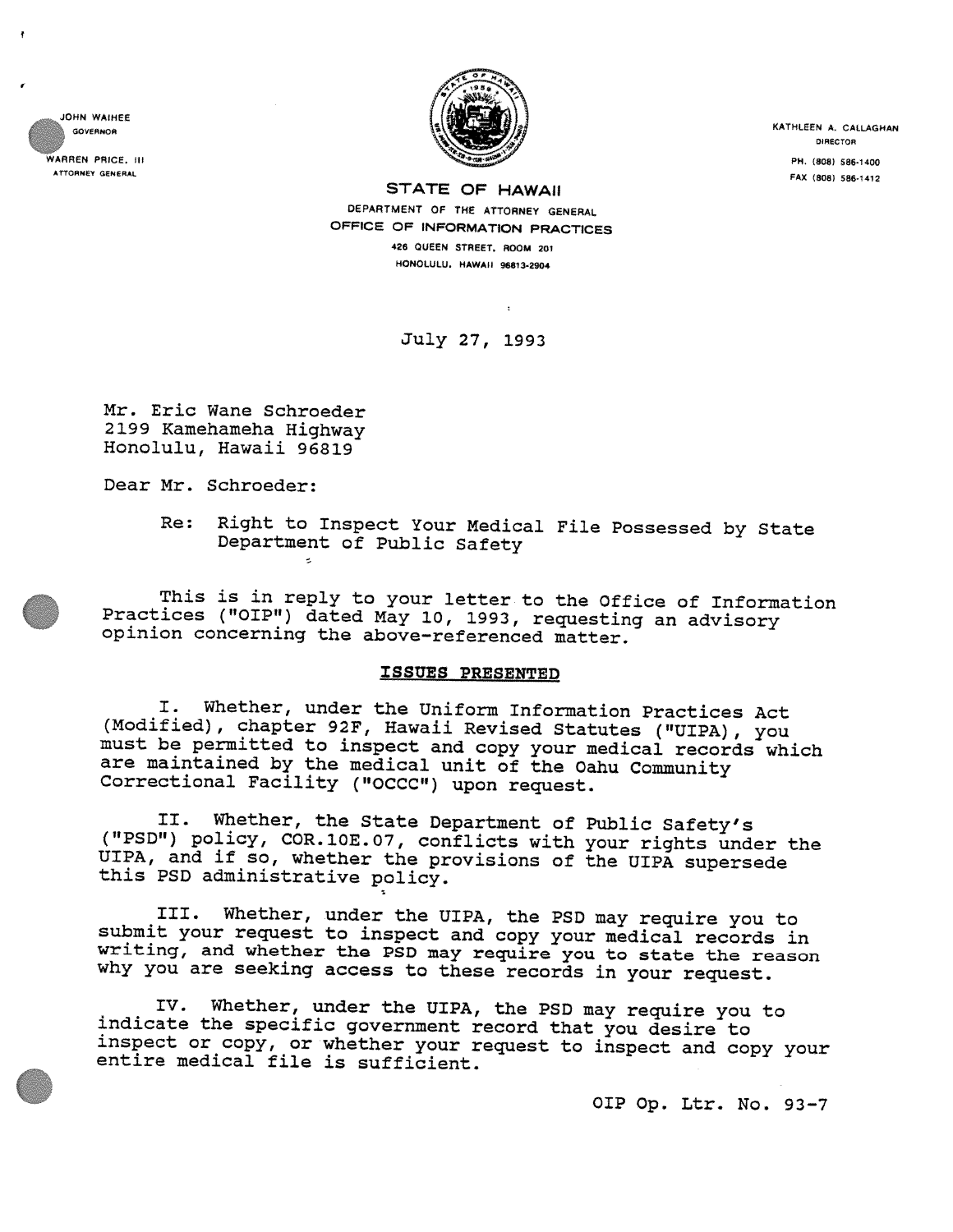## BRIEF ANSWER

I. Yes. With one exception, under section 622-57, Hawaii Revised Statutes, <sup>a</sup> "health care provider" must provide <sup>a</sup> patient with copies of the patient's medical records upon request. We conclude that the medical unit of OCCC is <sup>a</sup> health care provider. Under section 92F-12(b)(2), Hawaii Revised Statutes, an agency must disclose records which under State law are authorized to be disclosed to the person requesting access.

II. Yes. The PSD's policy regarding the disclosure of inmate medical records imposes restrictions that go beyond those set forth in section 622—57, Hawaii Revised Statutes. Accordingly, to the extent that the PSD's policy imposes restrictions that do not appear in section 622-57, Hawaii Revised Statutes, those restrictions are invalid.

III. No. The UIPA does not require <sup>a</sup> person to make a written request to inspect and copy government records. OIP rules adopted after public hearings will describe the circumstances under which UIPA requests must be submitted to an agency in writing. Additionally, under the UIPA, the reason why <sup>a</sup> person seeks access to governmen<sup>t</sup> records is generally irrelevant to the merits of the request. Thus, agencies generally may not require persons to state the reason why the person is seeking access to governmen<sup>t</sup> records.

IV. No. Under the UIPA, <sup>a</sup> requester need only furnish an agency with <sup>a</sup> reasonable description of the record or records the person seeks. <sup>A</sup> reques<sup>t</sup> is reasonable if it enables an agency employee familiar with the subject area to locate the record or records with <sup>a</sup> reasonable amount of effort.

### PACTS

In your letter dated May 10, <sup>1993</sup> to the OIP, you state that you made at least two requests to the PSD to inspect and copy medical files and records in your name maintained by the OCCC. In response to these requests, you were instructed that inmates' access to their medical records is governe<sup>d</sup> by PSD policy COR.lOE.07, effective February 7, 1993, which provides:

.1 Copies of the medical record shall be made available upon receipt of <sup>a</sup> written reques<sup>t</sup> from the inmate to the Custodian of records. The written reques<sup>t</sup> shall include the inmate's full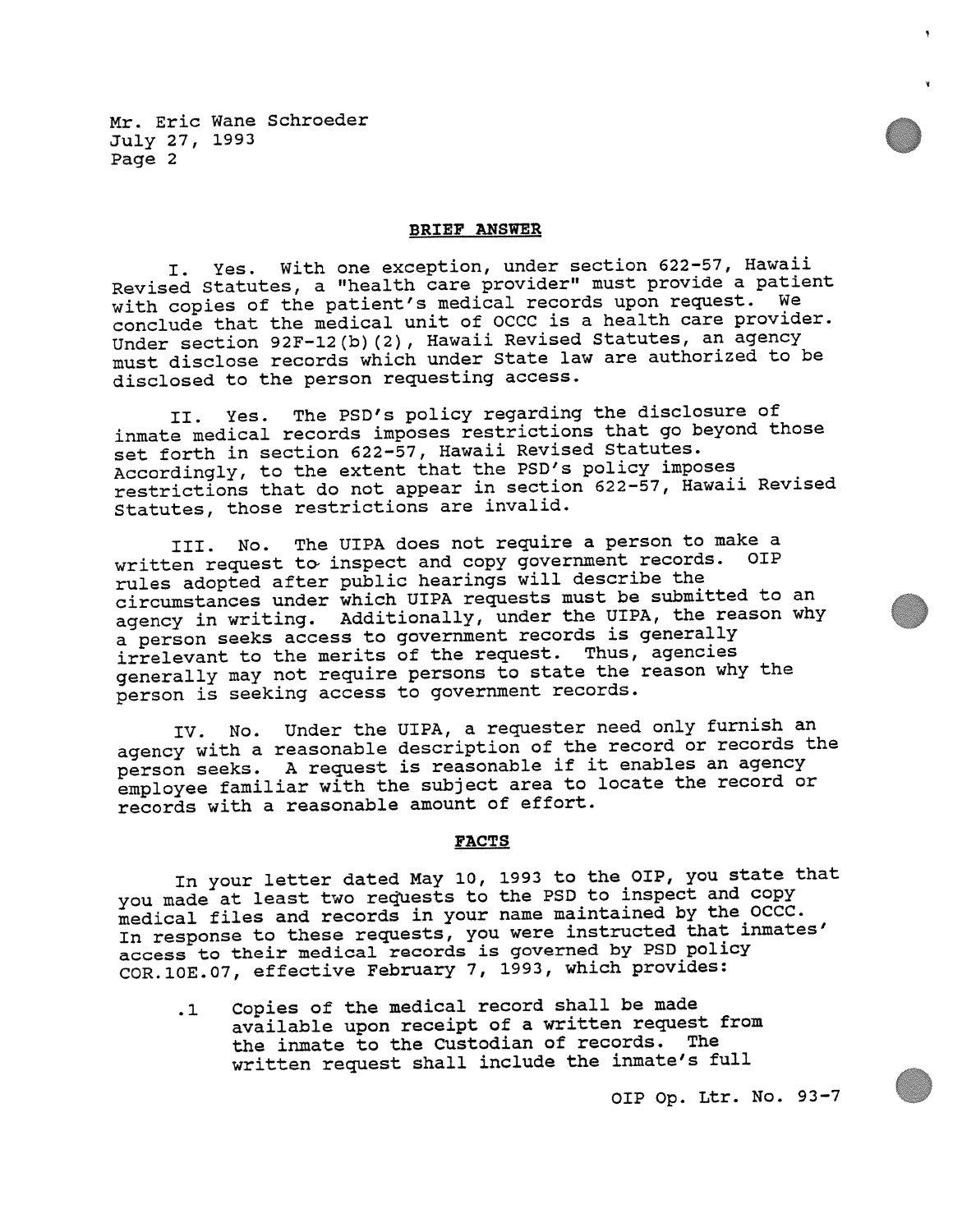> name, social security number, date of birth, the reason the inmate has need for the information and specifically what is being requested.

- .2 Upon receipt of <sup>a</sup> written reques<sup>t</sup> for information from an inmate the custodian of Records shall screen the record for sensitive information and, if appropriate, shall reques<sup>t</sup> that the attending physician or staff psychiatrist make <sup>a</sup> determination if:
	- a. The information being requested is detrimental to the health of the inmate.
	- b. The information is irrelevant to the needs of the inmate.
	- c. The information could reasonably be expected to cause danger to the life or safety of any individual or the safety of the institution.

In your letter to the OIP, you requested the OIP to advise you concerning several questions, all of which relate to whether the above-quoted policy conflicts with your rights under the UIPA, and if so, whether the UIPA supersedes this policy.

### DISCUSSION

The UIPA requires each agency to make available for inspection and copying during regular business hours, any provision to the contrary notwithstanding, "[g]overnment records which, pursuan<sup>t</sup> to <sup>a</sup> federal law or <sup>a</sup> statute of this State, are expressly authorized to be disclosed to the person requesting access." Haw. Rev. Stat, § 92F—l2(b)(2) (Supp. 1992).

Of relevance to this UIPA provision, the Legislature has adopted <sup>a</sup> specific State statute concerning <sup>a</sup> patient's right to inspect and copy the patient's medical records:

> §622—57 Availability of medical records. If <sup>a</sup> patient of <sup>a</sup> health care provider as defined in section 671-1, requests copies of his or her medical records, the conies shall be made available to the patient unless in the opinion of the health care provider it would be detrimental to the health of the patient to obtain the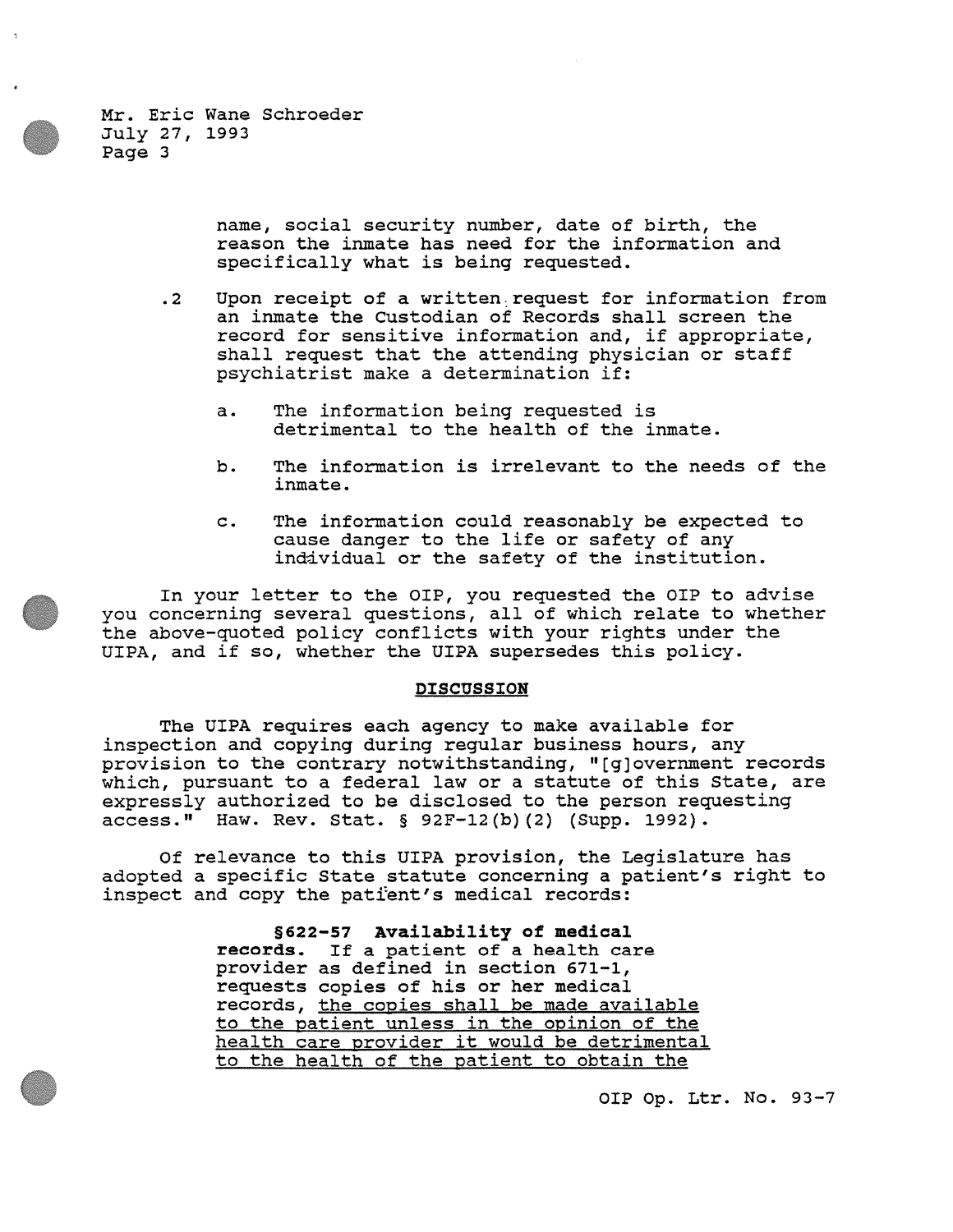records. If the health care provider is of the opinion that release of the records to the patient would be detrimental to the health of the patient, the health care provider shall advise the patient that copies of the records will be made available to the patient's attorney upon presentation of <sup>a</sup> proper authorization signed by the patient.

If an attorney for a patient asks a health care provider for copies of the patient's medical records and presents <sup>a</sup> proper authorization from the patient for the release of the information, complete and accurate copies of the records shall be given to the attorney within <sup>a</sup> reasonable time not to exceed ten working days.

Reasonable costs incurred by <sup>a</sup> health care provider in making copies of medical records shall be borne by the requesting person.

Haw. Rev. Stat. § 622—57 (1985) (emphases added).

The term "health care provider" is defined in section 671-1(1), Hawaii Revised Statutes, to include "a health care facility as defined in section 323D—2." Section 323D—2, Hawaii Revised Statutes, defines the phrase "health care facility" in pertinent par<sup>t</sup> as follows:

> "Health care facility" . . . <u>includes any</u> program, institution, place, building, or agency, or portion thereof, private or public, other than federal facilities or services, whether organized for profit or not, used, operated, or designed to provide medical diagnosis. treatment. nursing, rehabilitative, or preventative care to any person or persons.

Haw. Rev. Stat. § 323D—2 (Supp. 1992) (emphases added).

Based upon the expansive definition of the term "health care facility" above, we conclude that the medical unit of <sup>a</sup> State correctional facility is <sup>a</sup> "health care provider" within the

01? Op. Ltr. No. 93-7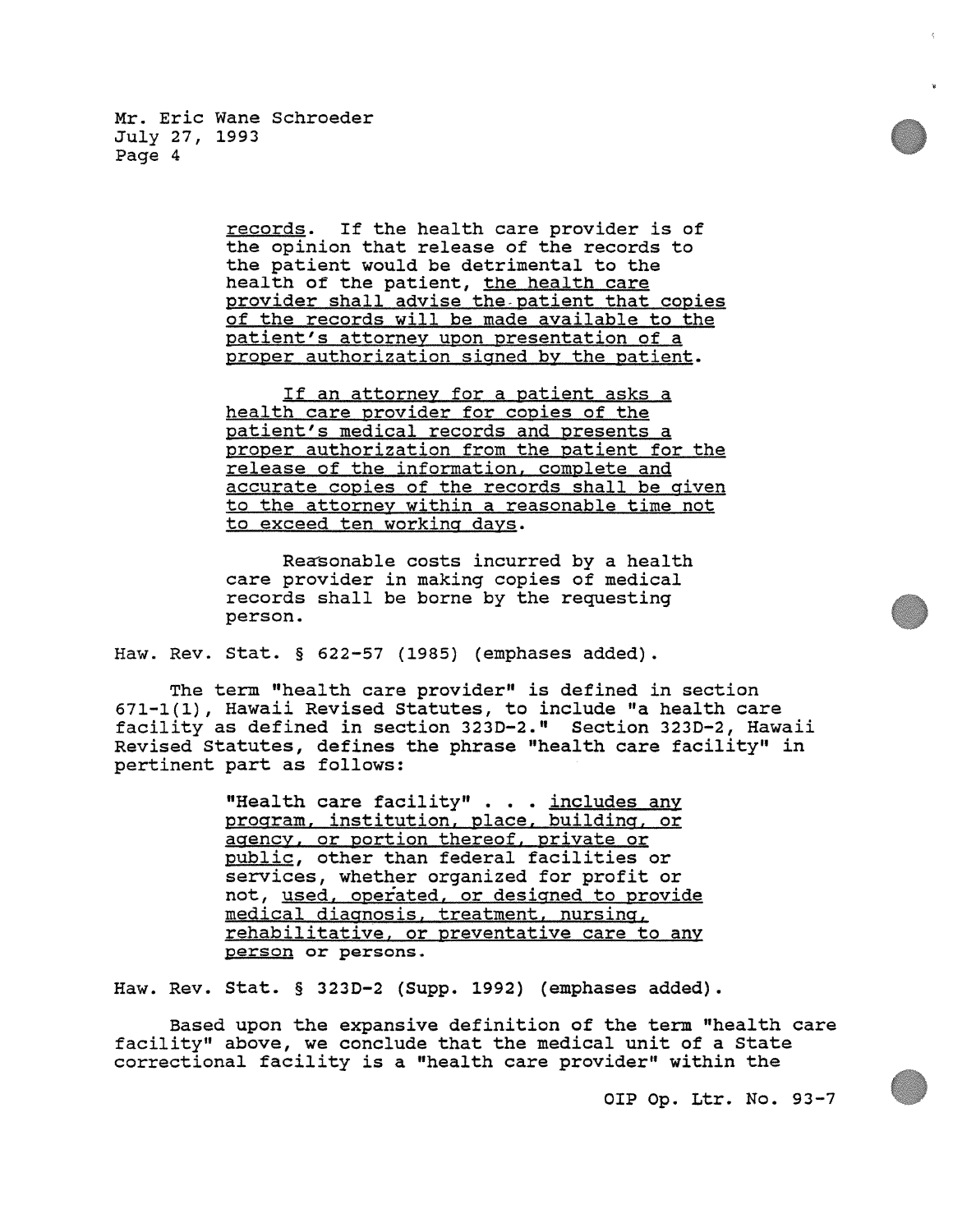meaning of section 622—57, Hawaii Revised Statutes. We also conclude that under section 622-57, Hawaii Revised Statutes, the medical unit must provide you with copies of your medical records unless it determines that disclosure of the same will be detrimental to your health. Even then, this statute requires disclosure of your medical records to your attorney, if the attorney submits <sup>a</sup> proper authorization from you.

We note that the PSD's policy appears to allow withholding of inmate medical records from the inmates to whom they pertain if disclosure is "irrelevant to the needs of the inmate," or if disclosure could reasonably be expected to endanger the life or safety of any individual or the safety of the institution. To the extent that the PSD intends its policy to authorize the withholding under either of these two circumstances, we believe that the policy conflicts with sections 622-57 and 92F-l2 (b) (2), Hawaii Revised Statutes, and is therefore void.

It is axiomatic that an agency administrative rule or policy that restricts or conflicts with <sup>a</sup> legislative enactment is invalid. Agsalud v. Blalack, 67 Haw. 588, 591 (1985); U.S. Nat. Trans. Safety Bd, 888 F.2d 767 (11th Cir. 1989); Calif. Ass'n of Psychology Providers v. Bank, 793 P.2d 2 (Cal. 1990). It is also <sup>a</sup> principle of statutory construction that with the Legislature's express mention of one thing, the exclusion of others is implied, in the absence of <sup>a</sup> clear legislative intent to the contrary. 2A N. Singer, Sutherland Statutory Construction § 47.23 (Sands 5th ed. rev, 1992). Because section 622—57, Hawaii Revised Statutes, creates only one exception to an individual's right to inspect the individual's medical records (that being <sup>a</sup> determination by the health care provider that disclosure would be detrimental to the individual's health), the QIP must infer that the Legislature intended no other exceptions to the right conferred by this statute.

We also note that under par<sup>t</sup> III of the UIPA, the following exemption provides that än agency is not required to disclose personal records to the individual to whom they pertain when the records are:

> (1) Maintained by an agency that performs as its or as <sup>a</sup> principal function any activity pertaining to the prevention, control, or reduction of crime, and which consist of: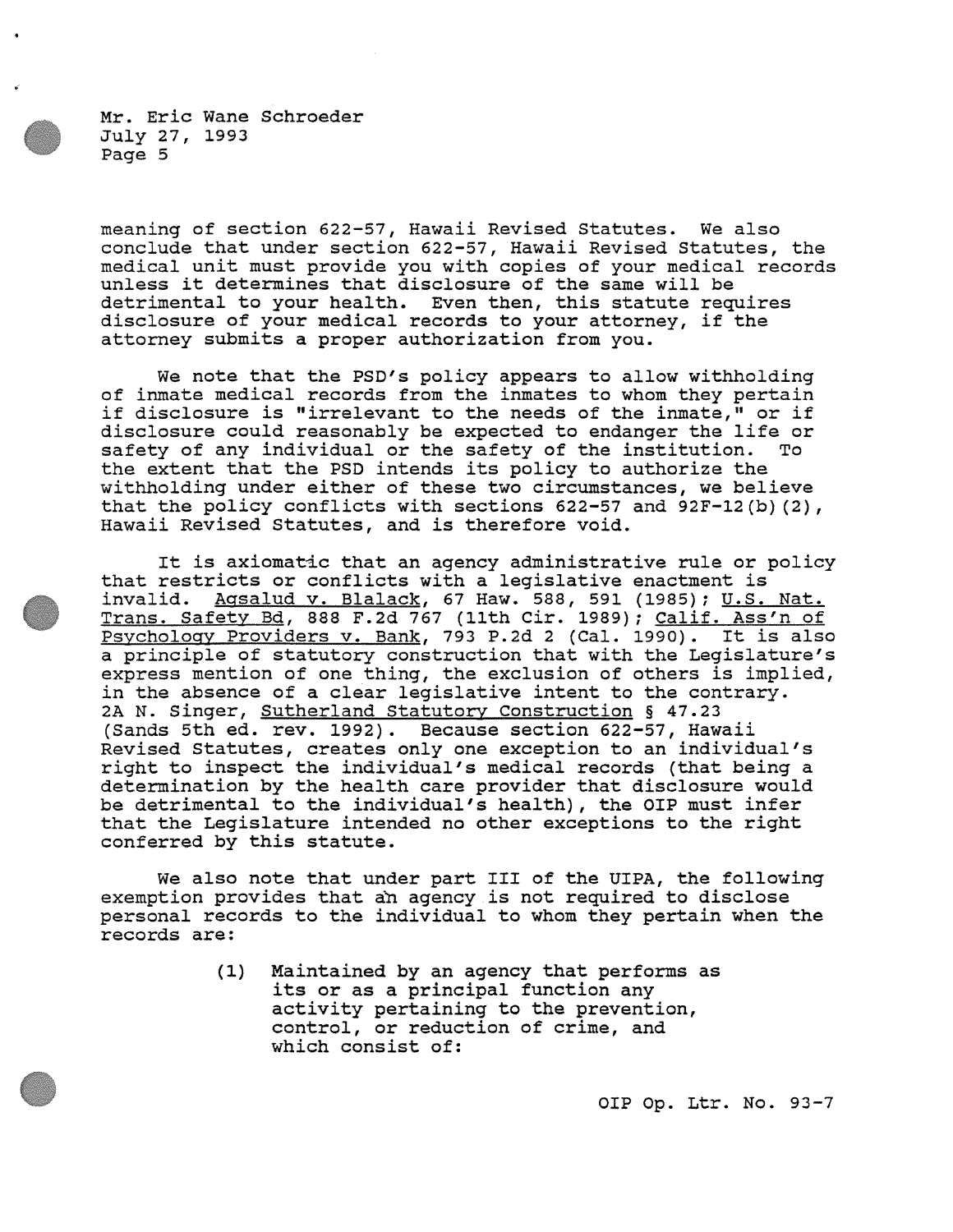> (B) Reports prepared or compiled at any stage of the process of enforcement of the criminal laws from arrest or indictment through confinement, correctional supervision, and

> > release from supervision.

Haw. Rev. Stat. § 92F-22(l)(B) (Act 250, <sup>1993</sup> Haw. Sess. Laws  $\rightarrow$ 

Even assuming that medical records compiled by the medical unit of OCCC fit within the language of this exemption,<sup>1</sup> the Legislature intended the UIPA's provisions and exemptions to <sup>y</sup>ield or defer to specific State statutes which either require or restrict the disclosure of governmen<sup>t</sup> records.

Thus, the UIPA provides that "[a]ny provision to the contrary notwithstanding, each agency shall also disclose . . . [g]overnment records which, pursuant to federal law or a statute of this State, are expressly authorized to be disclosed to the person requesting access." Haw. Rev. Stat. § 92F-12(b)(2) (Supp. 1992). See also OIP Op. Ltr. No. 92—22 at <sup>9</sup> (Nov. 18, 1992).<sup>2</sup> Additionally, it is a cardinal rule of statutory construction that where <sup>a</sup> <sup>p</sup>lainly irreconcilable conflict exists between <sup>a</sup> law of genera<sup>l</sup> application and <sup>a</sup> law of

 ${}^{2}$ As to the records described in section 92F-12, Hawaii Revised Statutes, the Legislature stated that "this list merely addresses some particular cases by unambiguously requiring disclosure." H. Conf. Comm. Rep. No. 112—88, 14th Leg., 1988 Reg. Sess., Haw. H.J. 817, <sup>818</sup> (1988); S. Conf. Comm. Rep. No. 235, Haw. S.J. 689, 690 (1988).

 $1$ Section 92F-22(1), Hawaii Revised Statutes, is nearly identical to exemption  $J(2)$  of the Federal Privacy Act,  $5$ U.S.C. § 552a(J)(2) (1988). The federal courts have construed the <sup>p</sup>hrase "an agency . . . which performs as its principal function any activity pertaining to the enforcement of criminal laws," to include the Federal Bureau of Prisons. Duffin v. Carison, 636 F.2d 709, 711 (D.C. Cir. 1980).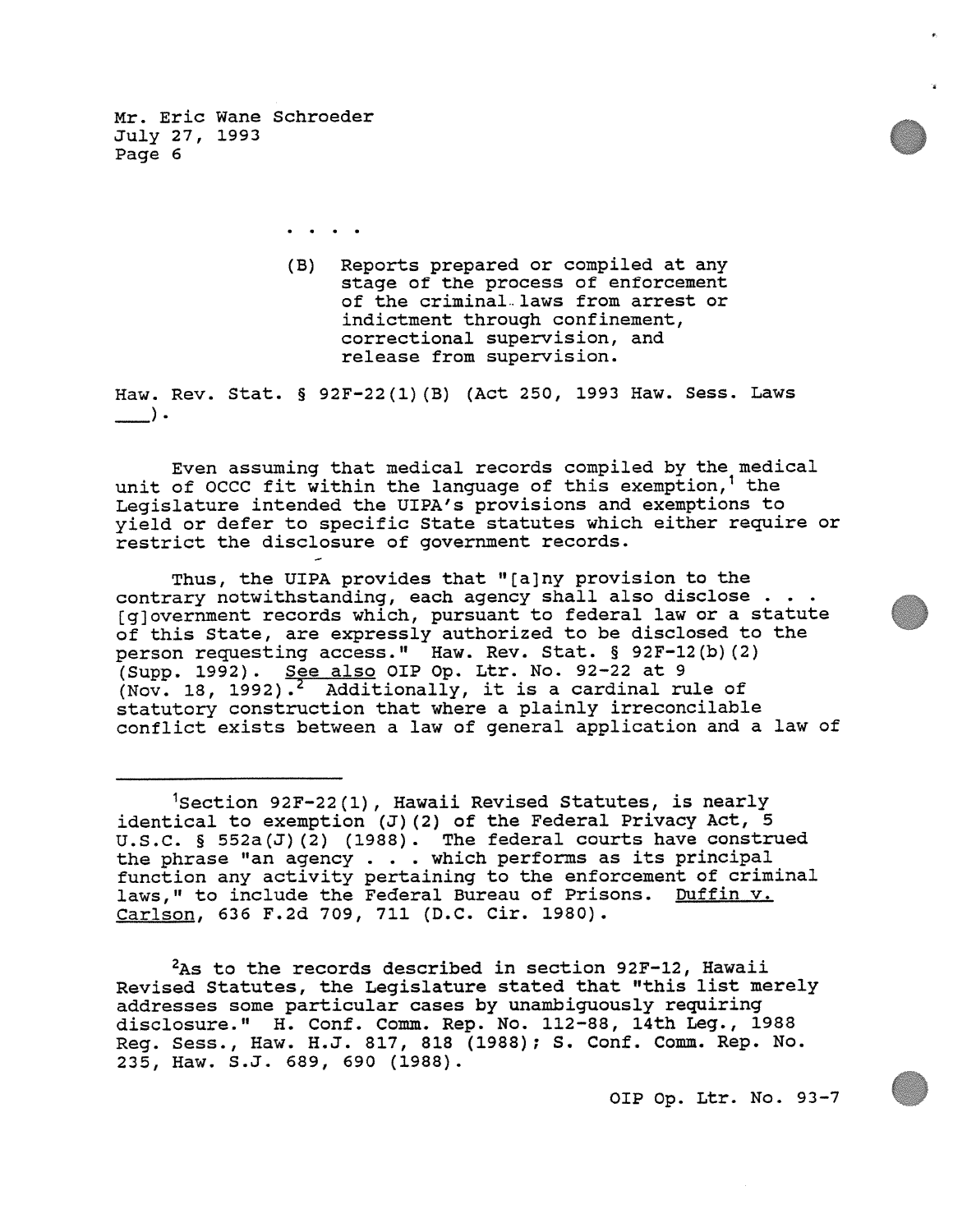specific application, the specific authority will be favored. State v. Wallace, <sup>71</sup> Haw, <sup>541</sup> (1990).

With respect to your request that the OIP address that portion of the PSD policy which requires an inmate to state the reason why the inmate "has <sup>a</sup> need for" the inmate's medical records, in several opinion letters, the OIP has observed that under the UIPA, <sup>a</sup> requester's reason or purpose in requesting access is generally irrelevant to the merits of the person's<br>request. See OIP Op. Ltr. No. 90-29 (Oct. 5, 1990). The only relevant considerations are whether the agency maintains records responsive to <sup>a</sup> request, and whether they fall within one of the exceptions in section 92F-13, Hawaii Revised Statutes, or exemptions in section 92F—22, Hawaii Revised Statutes. As was stated by the U.S. Supreme Court concerning an analogous law, the federal Freedom of Information Act, 5 U.S.C. § 552 (1988) federal Freedom of Information Act, <sup>5</sup> U.S.C. § <sup>552</sup> (1988) ("FdA"), the purpose for which records are sought by <sup>a</sup> person "has no bearing" upon the merits of the request. Dep't of Justice V. Reporters Committee for Freedom of the Press, <sup>489</sup> U.S. 749, 771 (1989).

With respect to your question concerning whether, under the UIPA, you must submit <sup>a</sup> request for government records to an agency in writing, the UIPA does not expressly require individuals to make their requests in writing. Such a requirement did exist in the bill which created the UIPA, but was deleted from the final version of the bill. See H.B. No. 2002, § 1, 14th Leg. (1988).

Rules to be adopted by the OIP under section 92F-42(12), Hawaii Revised Statutes, after public hearings, will set forth agency procedures for processing record requests and the circumstances under which requests must be made in writing. These rules will also set forth provisions which address the circumstances under which an agency may require verification of a requester's identity. The 01? recommends, however, that individuals submit requests under the UIPA to an agency in writing, particularly after an oral request has been denied. Such <sup>a</sup> practice provides individuals with evidence that they have made <sup>a</sup> request, in case they elect to pursue the judicial remedies provided in section 92F-l5, Hawaii Revised Statutes.

In reply to your question concerning whether the PSD may require you to specify the particular record you wish to inspect or copy, it is the opinion of the 01? that <sup>a</sup> UIPA requester need only furnish the agency with <sup>a</sup> reasonable description of the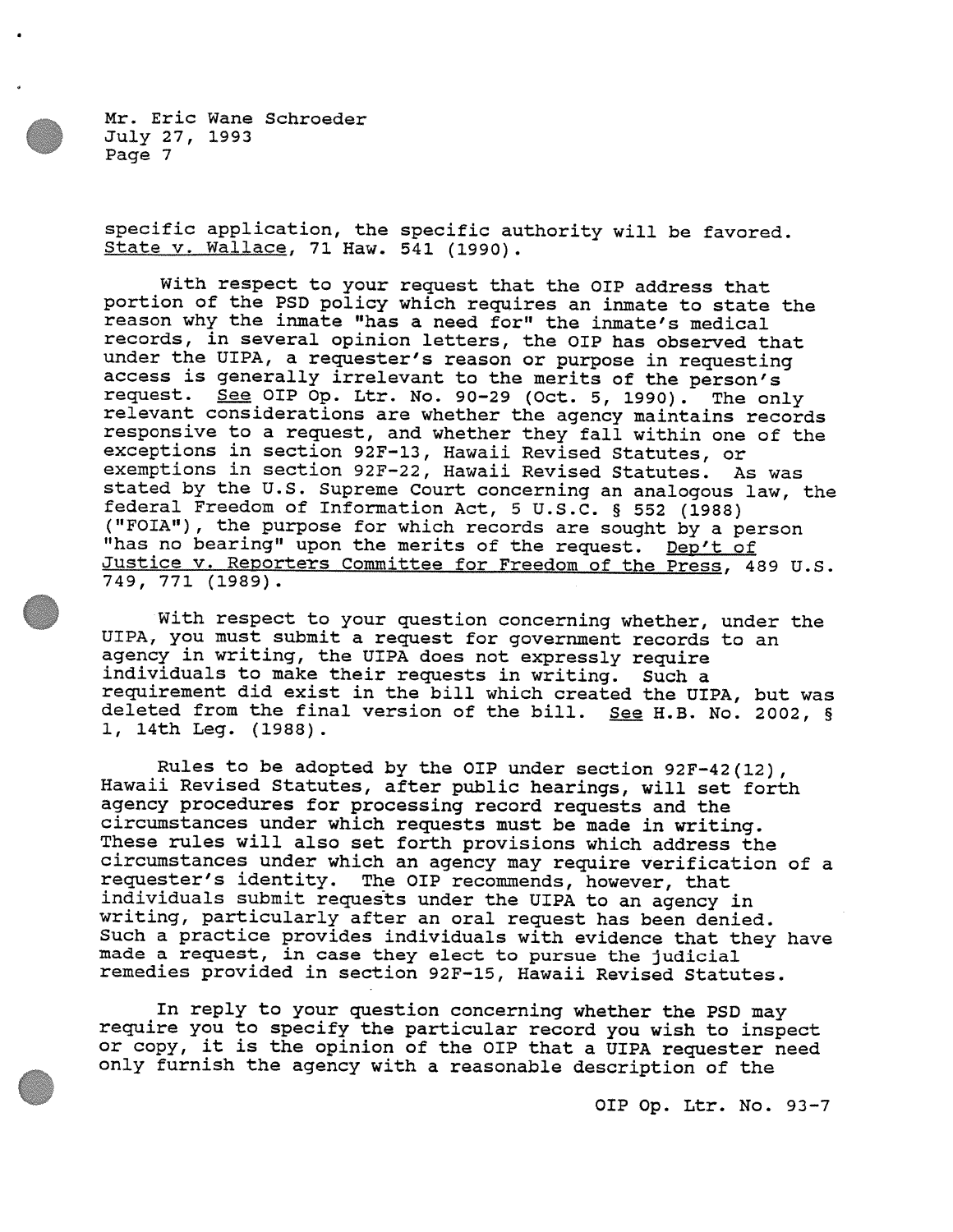record, or records, the individual seeks. Court decisions under the FOIA, and its legislative history indicate that <sup>a</sup> reques<sup>t</sup> is reasonable if it enables <sup>a</sup> professional agency employee familiar with the subject area to locate the record with <sup>a</sup> reasonable amount of effort. Marks v. Dep't of Justice, <sup>578</sup> F.2d 261, <sup>263</sup> (9th Cir. 1978); Brumlev v. Dep't of Labor, <sup>767</sup> F.2d 444, <sup>445</sup> (8th Cir. 1985). We believe that your reques<sup>t</sup> for access to your medical file at OCCC medical unit reasonably describes the records to which you sought access.

#### **CONCLUSION**

Under section 92F—12(b)(2), Hawaii Revised Statutes, each agency must make available for inspection and copying "[a)ny provision to the contrary notwithstanding, . . . [g]overnment records which, pursuan<sup>t</sup> to <sup>a</sup> federal law or <sup>a</sup> statute of this State, are expressly authorized to be disclosed to the person requesting access." With one very limited exception, under section 622—57, Hawaii Revised Statutes, <sup>a</sup> "health care provider" is required to make copies of <sup>a</sup> patient's medical records available to the patient upon request.

We conclude that the medical unit of <sup>a</sup> State correctional facility is <sup>a</sup> health care provider, since: (1) the statutory definition of this term includes <sup>a</sup> "health care facility," and (2) the term "health care facility" includes any institution, <sup>p</sup>lace, or building, or portion thereof, private or public, used, operated, or designed to provide medical treatment. Haw. Rev. Stat. § 323D—2 (1985).

We also conclude that the PSD's administrative policy is invalid insofar as it imposes restrictions upon your right to inspect and copy your medical records, that go beyond the one restriction set forth in section 622-57, Hawaii Revised Statutes, that permits such records to be withheld if in the opinion of the health care provider the disclosure of such records would be detrimental to the patient's health.

Based upon previous OIP advisory opinions, we also believe that the PSD may not, under the UIPA, require an individual to state the reason why the individual is seeking access to governmen<sup>t</sup> records. <sup>A</sup> requester's purpose in seeking access to governmen<sup>t</sup> records is generally irrelevant to the merits of the request.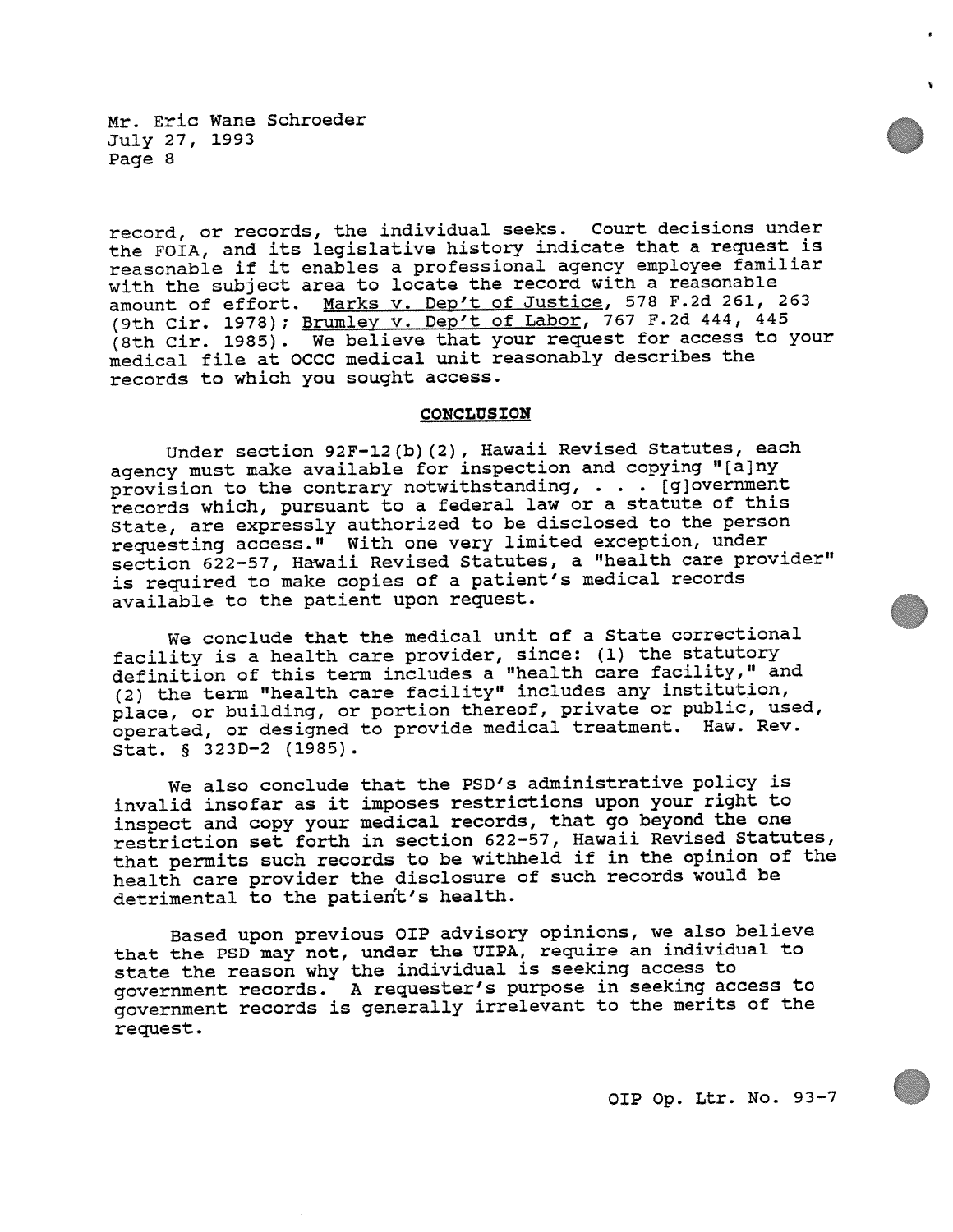Finally, rules to be adopted by the OIP, after public hearings, will prescribe the circumstances under which UIPA requests must be submitted to an agency in writing. However, the UIPA does not expressly impose such requirement.

If you should have any questions concerning this opinion, <sup>p</sup>lease contact me at 586—1400.

÷,

Very truly yours,

Hugh R. Jone Staff Attorney

APPROVED:

Kathleen A. Callaghan Director

HPJ: sc

C: Mr. Guy Hall Administrator, OCCC